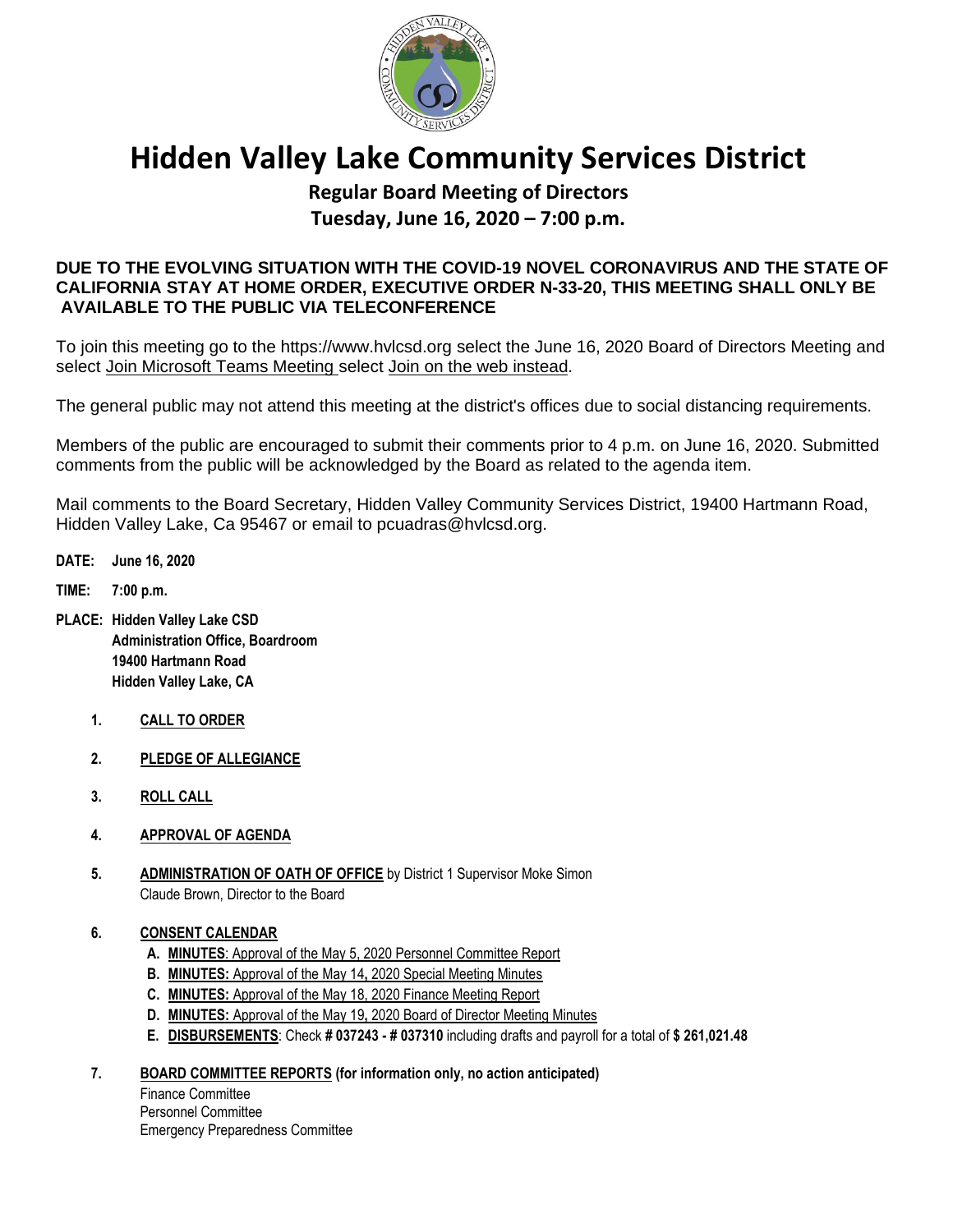Lake Water Use Agreement-Ad Hoc Committee Valley Oaks Project Committee

#### **8. STAFF REPORTS (for information only, no action anticipated)**

Financial Report Administration/Customer Service Report ACWA State Legislative Committee-Hiatus Field Operations Report General Manager's Report

#### **9. BOARD LIST OF PRIORITIES:**

- Moratorium
- Tank 9 Update
- I&I
- SCADA
- AMI
- Generators
- **10. DISCUSSION AND POSSIBLE ACTION:** Adoption of the FY 2020-2021 Budget and Investment Policy
	- A. Public hearing to receive comment on proposed FY 2020-2021 Budget
	- B. Approve Resolution 2020-04–FY 2020-2021 Budget
	- C. Approve Resolution 2020-05–Investment Policy for FY 2020-2021
- **11. DISCUSSION AND POSSIBLE ACTION:** Approve and Adopt Resolution 2020-06 Adopting Water and Sewer Connection Fees Pursuant to Ordinance 57.1 rescinding Resolution 2020-03
- **12. DISCUSSION AND POSSIBLE ACTION:** Approve and Adopt Resolution 2020-07 Resolution of the Hidden Valley Lake Community Services District – Consolidation of Election
- **13. DISCUSSION AND POSSIBLE ACTION**: Approve and Adopt Resolution 2020-08 Mountain Meadow North Water Main Replacement Project Acceptance and Notice of Completion.
- **14. DISCUSSION AND POSSIBLE ACTION**: Approve Coastland Proposal for Engineering Design Services for the WWTP Access Road Rebuilding Project
- **15. DISCUSSION AND POSSIBLE ACTION:** Approve Coastland Proposal for Engineering Design Services for the Meadow View Easement Sewer Replacement Project
- **16. DISCUSSION AND POSSIBLE ACTION:** Approve the Survey and Legal Description costs for acreage associated with ground lease between HVLA and the District
- **17. DISCUSSION AND POSSIBLE ACTION**: Approve RGS Proposal and Authorize the Operations Manager to Enter into an Agreement with RGS for Human Resources Ad Hoc Services
- **18. DISCUSSION AND POSSIBLE ACTION:** Approve Resolution 2020-09 Director Benefits
- **19. DISCUSSION AND POSSIBLE ACTION:** Approve Implementation of Operations Manager Position and Salary
- **20. DISCUSSION AND POSSIBLE ACTION:** Approve Implementation of Compensation Study
- **21. DISCUSSION AND POSSIBLE ACTION:** Approve Additional Attendees to Attend Robert DeLoach Presentation of GM and WRS Resumes
- **22. CLOSED SESSION:** The Board will call to order and recess to Closed Session to discuss the following items: PURSUANT TO CALIFORNIA GOVERNMENT CODE §54956.9: ANTICIPATED LITIGATION-Significant exposure to litigation pursuant to paragraph (2) of subdivision (d) of Section 54956.9: (1 potential case)

**RECONVENE TO OPEN SESSION:** Presentation of any reportable items.

**23. DISCUSSION AND POSSIBLE ACTION**: Possible Action Resulting from Closed Session